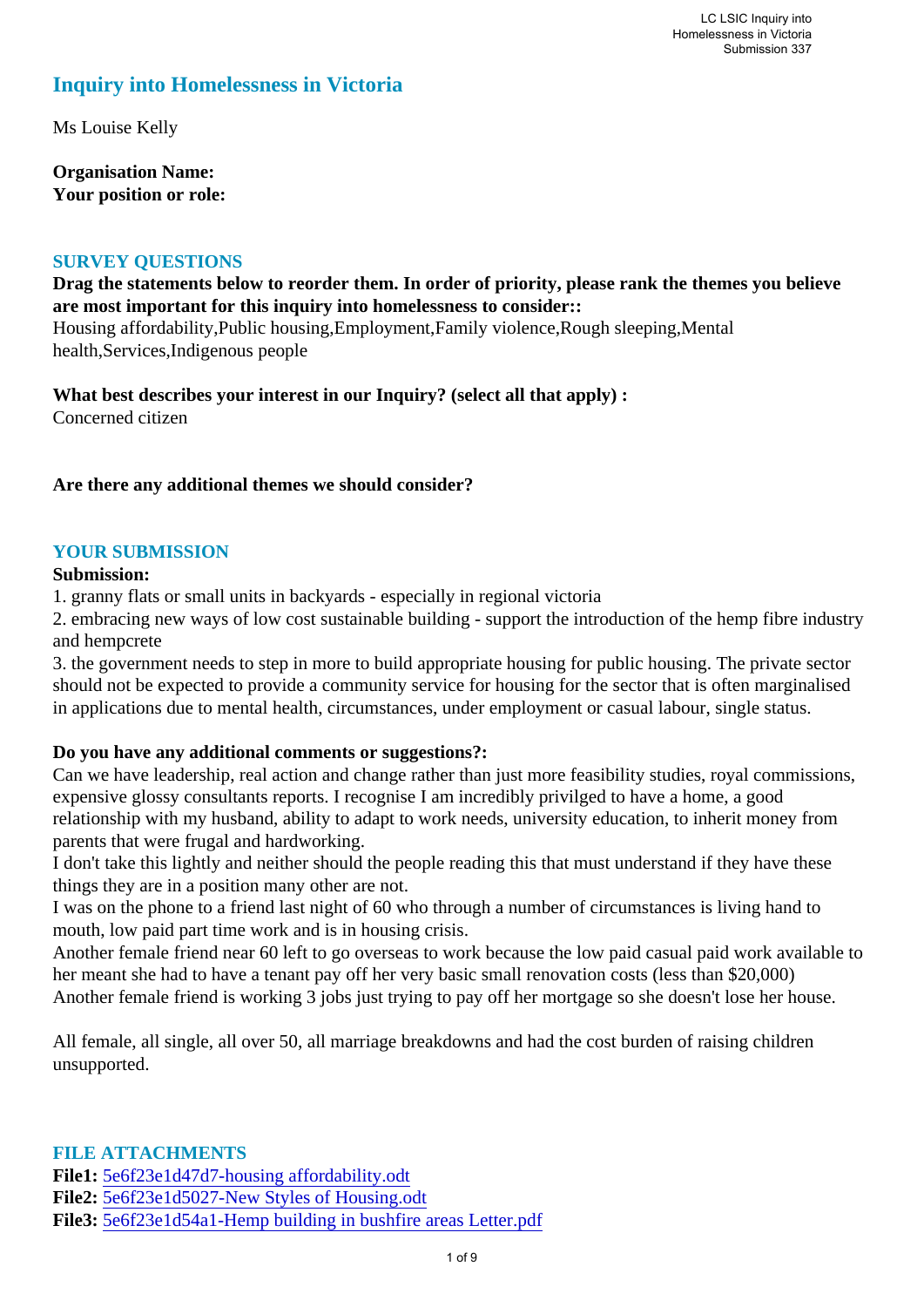LC LSIC Inquiry into Homelessness in Victoria Submission 337

**Signature:** Louise Kelly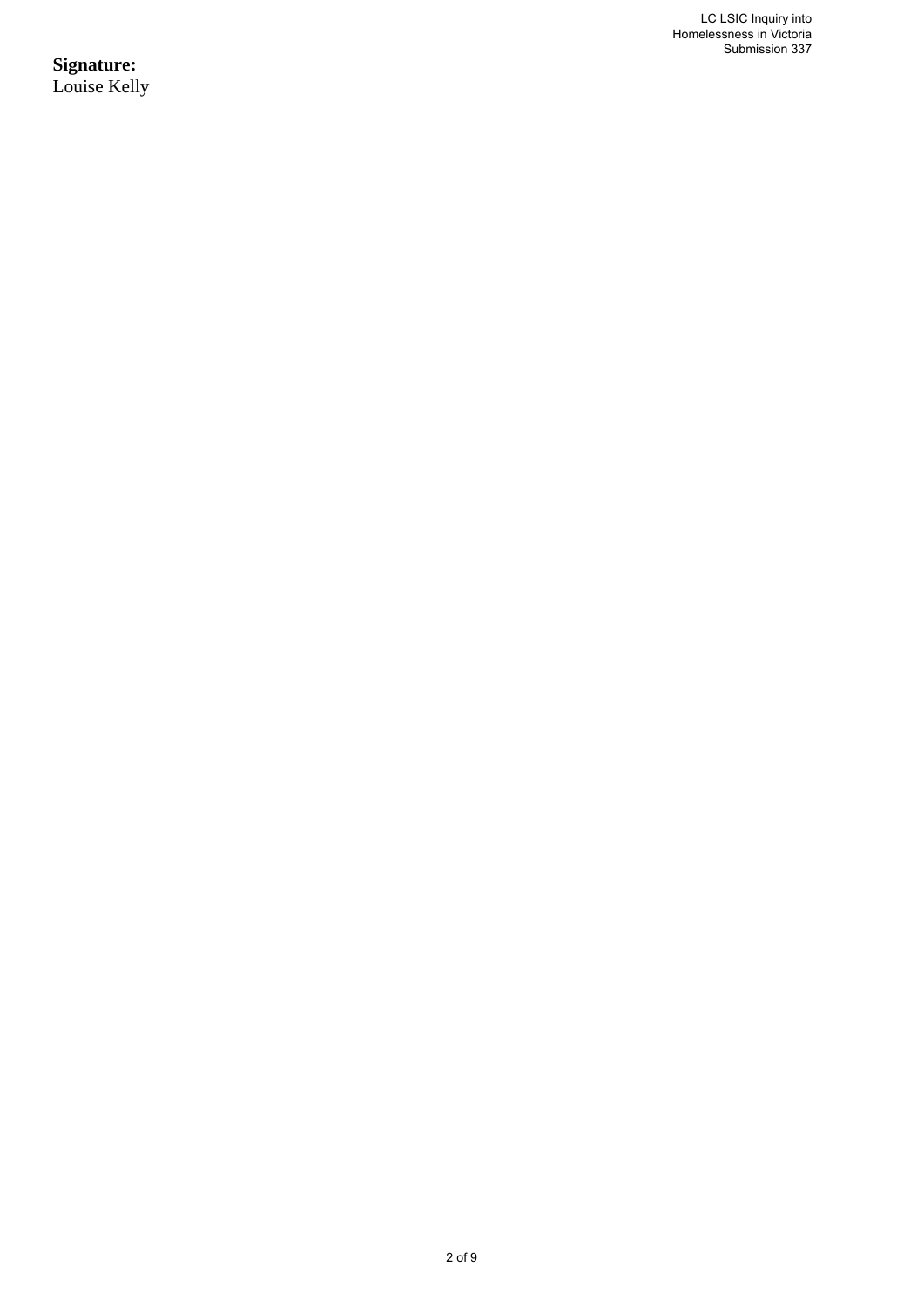## New styles of housing

We need to completely re address housing in Australia.

It is not just homelessness – it goes through avenue of housing.

The hidden cost of compliance and over governance factored into housing cost.

People aren't aware of this – lets embrace really looking at zonings, low application fees for buildings that suit the demographics of decreasing household numbers and an aging population.

If we just focus on one style that is vastly under – represented

Villas, townhouses, studios for the increasing number of single people that are facing housing shock.

Make use of existing footprints to minimise development costs and stop the urban spread where it is not appropriate to have these dwellings away from public transport and services.

Encourage this development in country regional areas where traditionally housing footprints are bigger.

Support the establishment of the Hemp Fibre Industry which will provide low cost building panels, blocks and building styles that can be either owner, community or project built and build buildings that are low in maintenance but stylish and low cost for energy requirements.

I am starting this in North East Victoria and one of the main intentions of this industry is providing new fibre and ways for housing.

We need to think laterally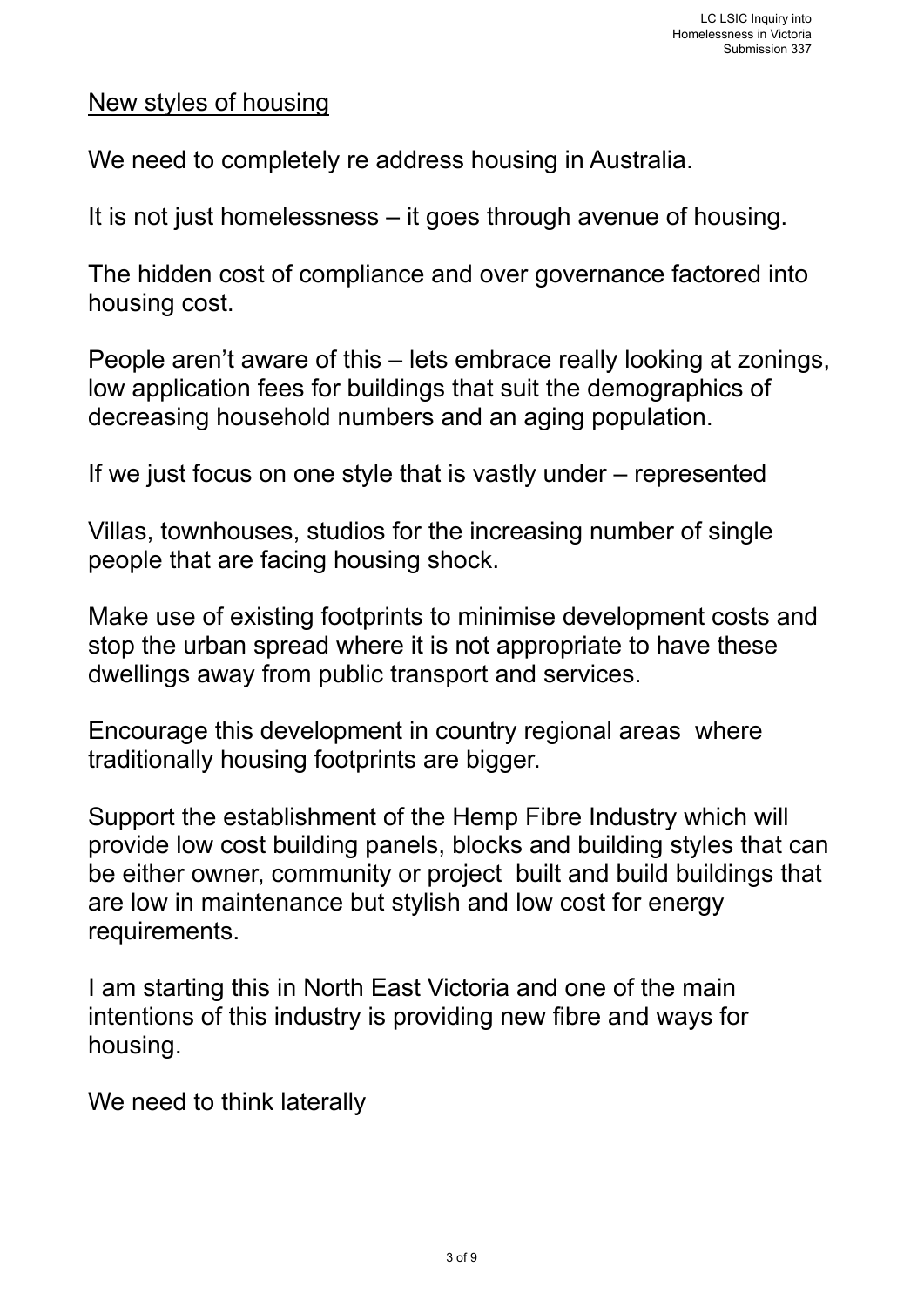# Topic – housing type and affordability

Introduction – I am married, a health professional, live on a farm and we have planning approval for an ecovillage consisting of 8 tiny homes with a central kitchen to be constructed out of hempcrete with rammed earth floors.

Why – to provide modelling for housing types that can be

- a. community building
- b. provide eco sustainable housing for back yards

1. I have been very aware of the increasing cost of housing and that the current system discriminates against programmes such as solar panel rebates for tennants.

Often tennants have higher power bills because there are no packages to encourage landlords to install either insulation or solar packages.

2. We have been landlords and if you have 20 people apply, then the assessment of who gets the property is based on who will look after the property, who is deemed to be most likely to be able to pay the rent reliably – so you can meet the repayments yourself.

So who is screened out

a. single applicants with one wage or on a low/casual/part time wage

b. with children – because of perceived or actual higher cost of living and the higher chance of damage to properties c. mentally ill or those on social security or with a poor record

I am being very honest here – if there is a housing shortage and there is an application from a double income couple with professional jobs, good references then they will be awarded the property every time.

We have had a number of properties over the years, and we have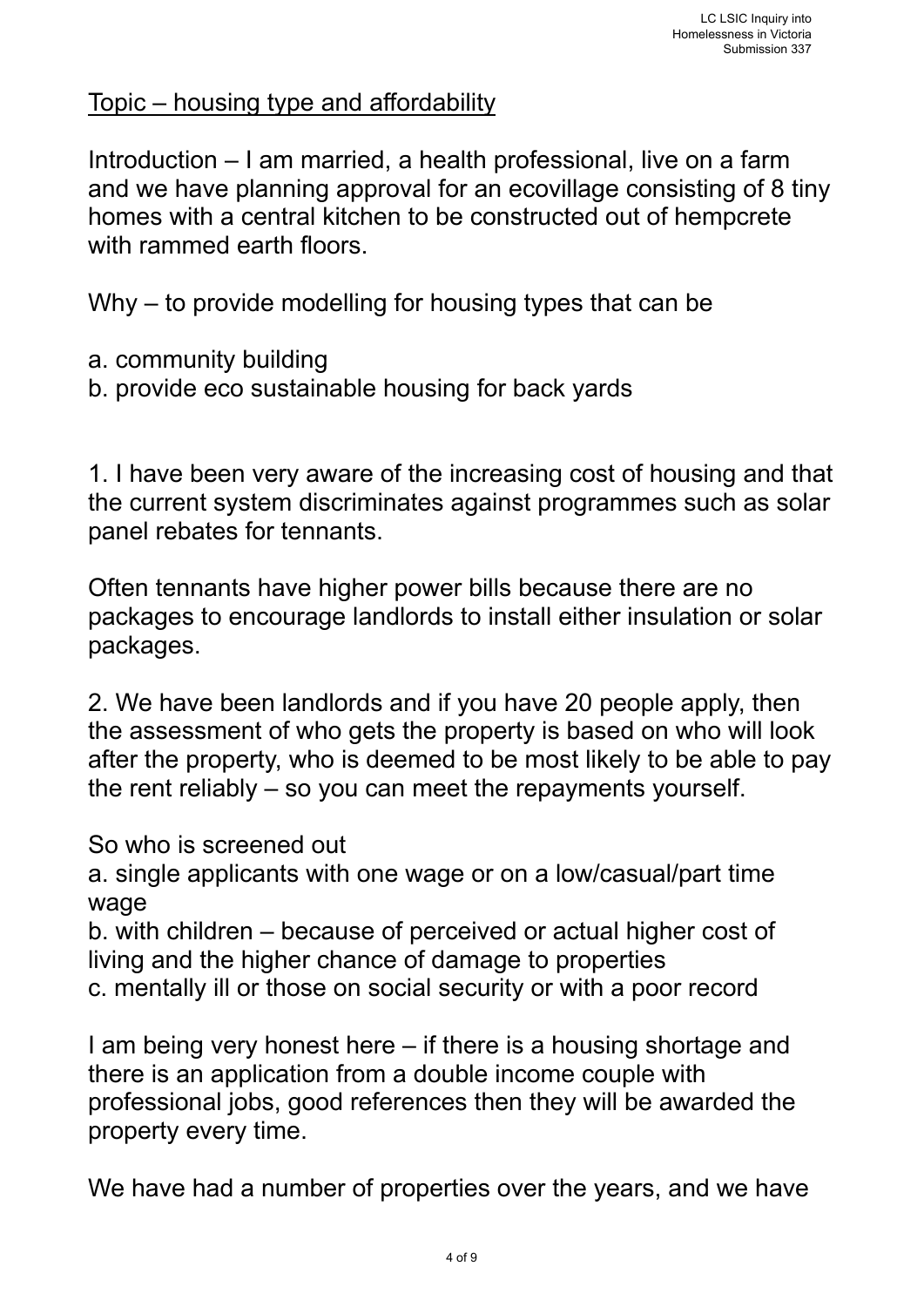had our share of tenants who haven't looked after the properties. You become wary and start to ask – why are we performing a social service if there is continual hassles? There is an expectation or illusion of the landlords being wealthy – not in the slightest. We had bank mortgages to pay, relatively low incomes ourselves.

We had enough after a number of incidences and now have no properties apart from our own.

It is not just us – we stayed with friends last month who had retired, two rental properties and one was absolutely trashed with faeces smeared all over the walls. They sold and said they will not be in the rental market again.

Often there is only one side being heard – if people lose trust in the system that can appear to fail the landlord, then there will be an exit of people from the investment market. Don't demonise all landlords

3. Make use of back yards – encourage – like NSW – the ability to put granny flats – on blocks that are big enough. And be flexibile – don't just put on there poorly insulated transportables., but houses suitable for 1 or 2 bedrooms.

 Make it easy for council, with simple guidelines, encourage great sustainable housing such as hempcrete housing that ensures the tennants have good living condtions and low power bills.

4. The government has got to step back into public housing. It is recognising that there are people in the community that for whatever reason, will always be looked over for housing. I am a health professional, I am very compassionate and can understand why people are in the situation they are – and it is not up to the public to provide community services where people cannot afford to pay for housing.

5. I was really distressed to understand the extent of the housing crisis with so many single women over 50 sleeping in cars when in Byron 2.5 years ago. Single women over 50 are one of the highest growth rates of homelessness – raising children, less superannuation, the casualisation of the workforce, divorce. And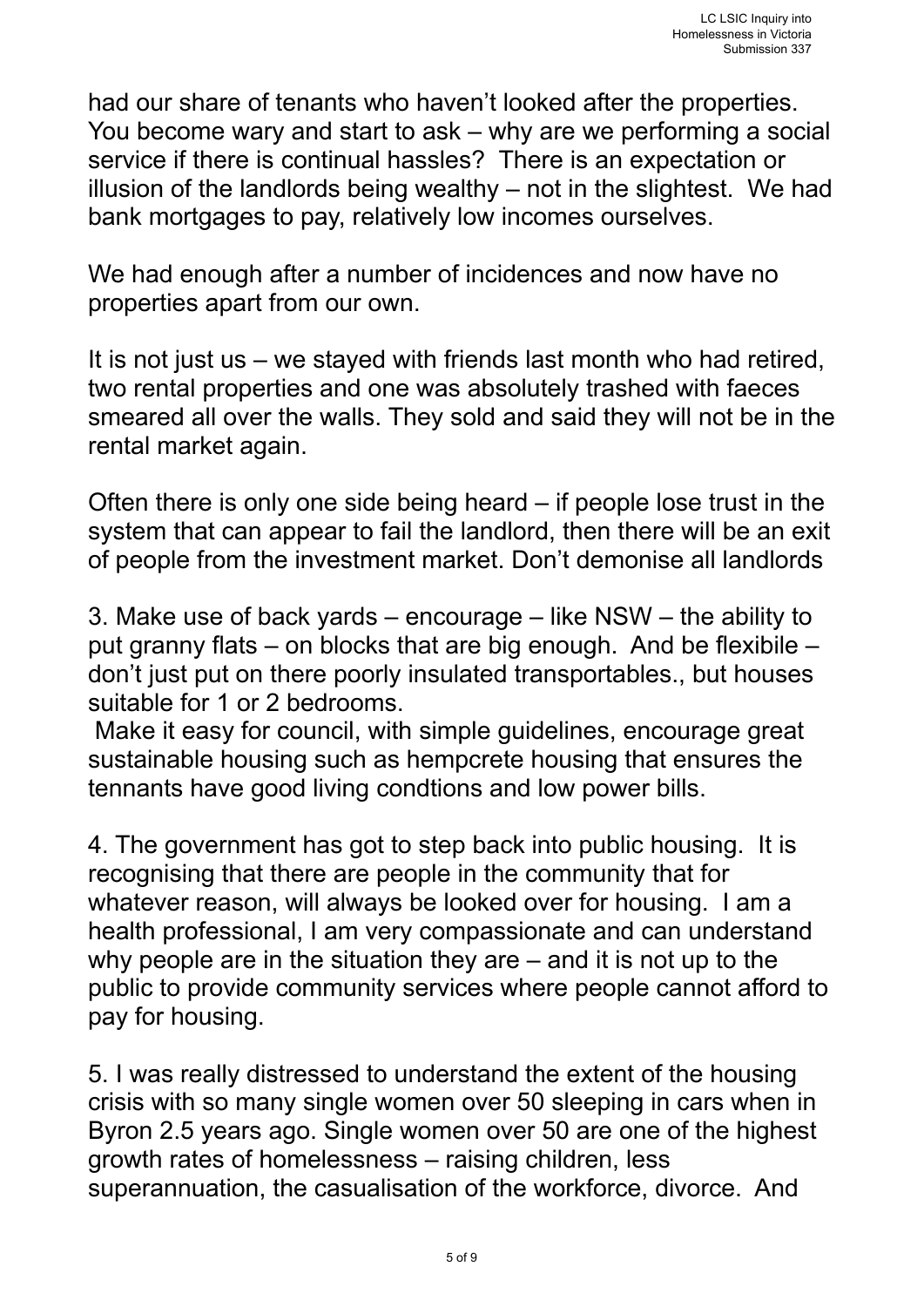the single pension, newstart does not anywhere allow for women to live on their own .

6. We are perpetuating the domestic violence cycle by not providing enough suitable housing for women needing to escape the violence cycle.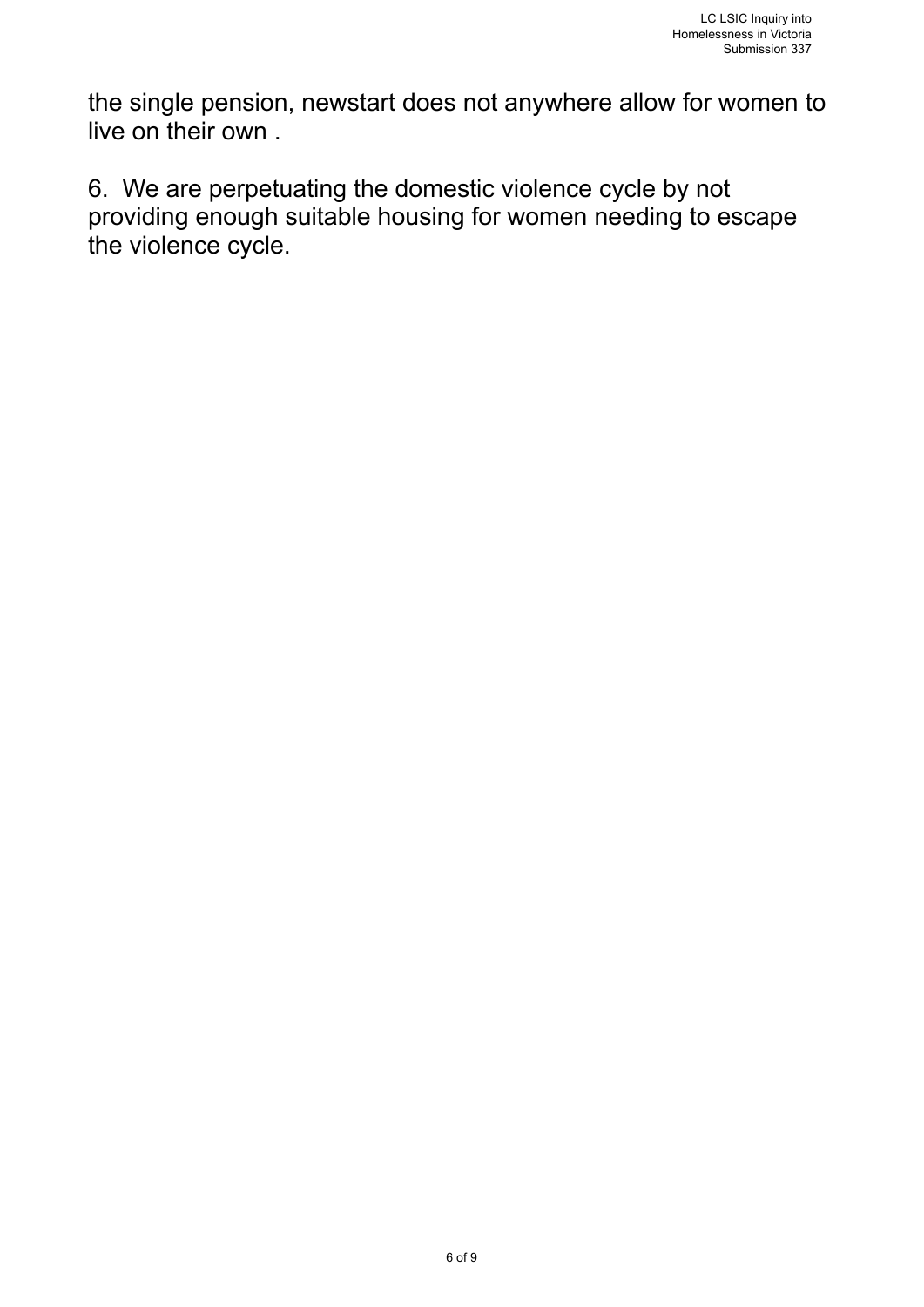

12 March 2020

Dear Sir/Madam

### **RE REBUILD AFTER BUSHFIRE USING HEMPCRETE - HEMP FIBRE INDUSTRY IN UPPER MURRAY REGION**

I am a Building Designer who has been heavily involved in the hemp building industry since 2012, when hemp building was just starting in Australia. Since this time hemp building has taken off exponentially, with builds now taking place around the country. The good insulation and environmental qualities of this material, including the ability to build carbon positive buildings, have seen hemp building gain in popularity in the market with consumers increasingly concerned about the health and environmental impact of their homes. Hemp buildings have also won a number of sustainability and building design award, including Awards from the HIA (Housing Industry of Australia), MBA (Master Builders Association) and BDAA (Building Designers Association of Australia).

Following the recent devastating bushfires there has been interest in Hempcrete for its fire resistant properties. Hempcrete is non-combustible and will not spread flame, it also acts as an insulator protecting the timber frame in the building. Internationally the benefit of building with Hempcrete in bushfire areas is being recognised and I have been asked to speak about Hemp Building and Bushfire in Australia at the forthcoming International Hemp Building Symposium at Yorkshire in the UK on 15 and 16 September 2020.

In the recent fires a property at Nelligen on the NSW South Coast, was burnt. The Hempcrete home on this property was subjected to ember attack, with flames coming within 20m of the house, but good vegetation and property management and effective defence by the owners meant that the house was not subjected to any direct flame contact. Sadly, the brick veneer house in the neighbouring property was not so fortunate and burnt down. A small Hempcrete cabin was under construction on a property at Rylstone in NSW, when the Gospers Mountain fire came through the property. The Hempcrete cabin was not subjected to direct flame contact and suffered no damage.

Fire tests have been done overseas and Hempcrete has performed well with Hempcrete walls achieving a 2 hour + fire rating. There are currently two proprietary binders available in Australia, one has a 60/60/60 rating, which exceeds the BAL FZ rating which is the equivalent of a 30/30/30 rating and the other has not been tested to BAL FZ.

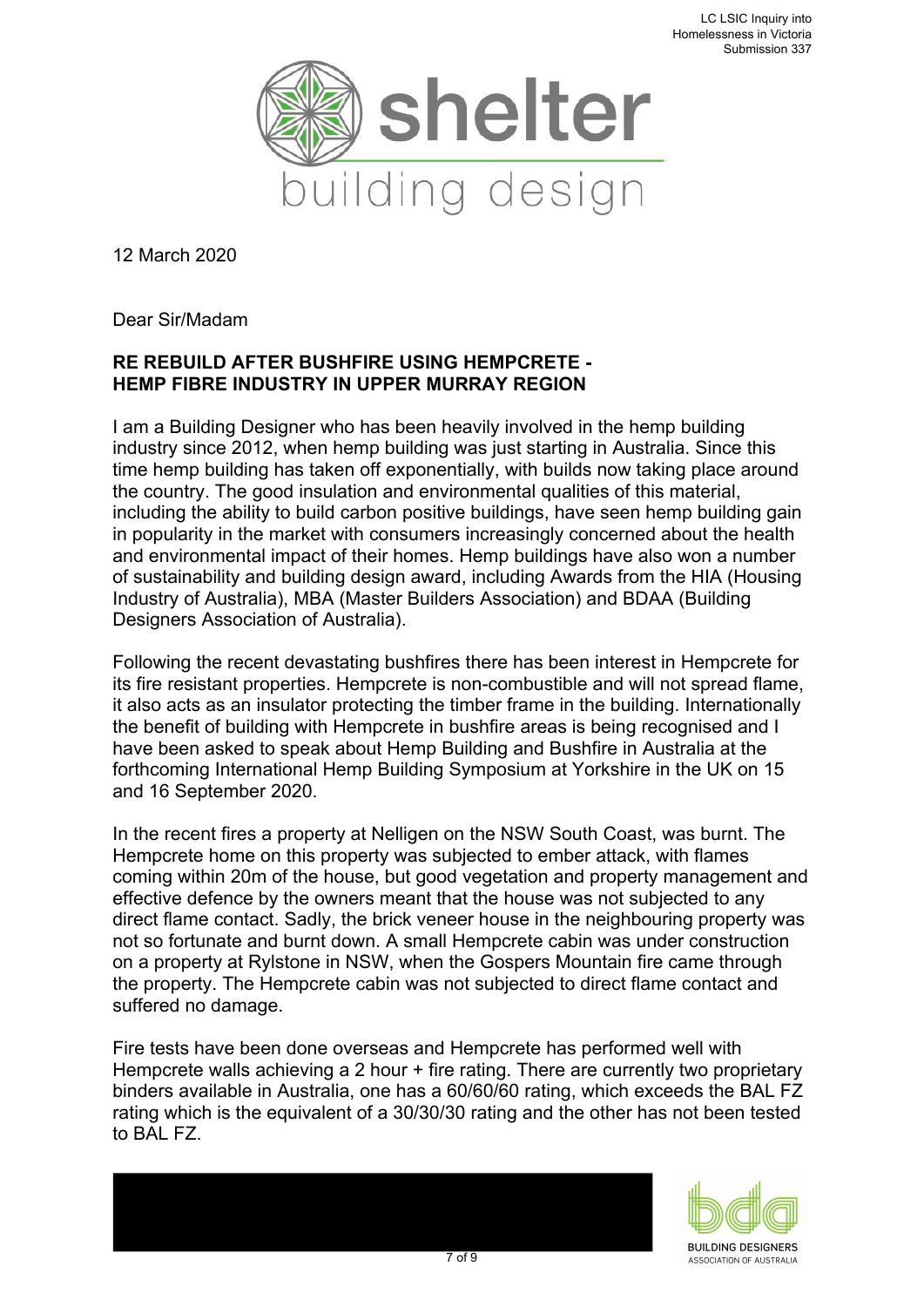

I have obtained Council approval for a Hempcrete home in a BAL FZ area. This was achieved by using one of the proprietary binders which has had fire testing and has Codemark Certification.

Hempcrete is made up of hemp hurd (the woody core of the hemp plant) mixed with a lime based binder. Most of the binders are a mixture of builders line and pozzolanic materials, which help the lime to set. Various materials can be used a pozzolans including industrial waste materials such as Blast Furnace Slag.

We currently have to transport binder from overseas to be able to build with Hempcrete in BAL FZ areas, as this is the only binder that has been tested. Rather then use an imported product it would be preferable to have a generic binder consisting of lime and the most cost effective and locally available pozzolan. This together with a local supply of hemp hurd would significantly bring down the cost of hemp building as a generic binder would be about half the cost of the proprietary binders. This would make Hempcrete ideal for those rebuilding after fire as it is a non-combustible material, has excellent insulation property and has great environmental credentials being carbon negative.

The University of Bath in the UK has done extensive research on Hempcrete including the testing of a number of different binders. The results of this research is publicly available. Significant research has also been carried out in France and elsewhere in Europe. Research is also being undertaken in relation to various aspects of Hempcrete at a number of Universities in Australia including UTS, Monash and Victoria University.

The problem with the overseas research and fire testing is that it has not been carried out in accordance with the requirements of Australia Standard 1530.4. Hempcrete constructed using a generic binder will able to meet and exceed the requirements of BAL FZ, but to be able to prove this to the satisfaction of local Councils and building surveyors there will need to be a fire test carried out in accordance with AS 1530.4 on one or more generic Hempcrete binders.

On a number of large projects in the UK, including a Marks and Spencer store Hempcrete SIPS (Structural Insulated Panels) have been used. SIPS are gaining wider use in Australia as a fast way of building, allowing most of the production to take place off site. Unfortunately, most of the SIPS panels on the Australian market have a polystyrene core, which is not suitable for use in Bushfire areas. Some panels have been designed for higher bushfire prone areas and use a more fire resistant PIR foam, however, these panels can only go up to BAL 40. The use of petrochemical foams is also an issue for those with health sensitives and those concerned with the environmental impact of the materials they use.